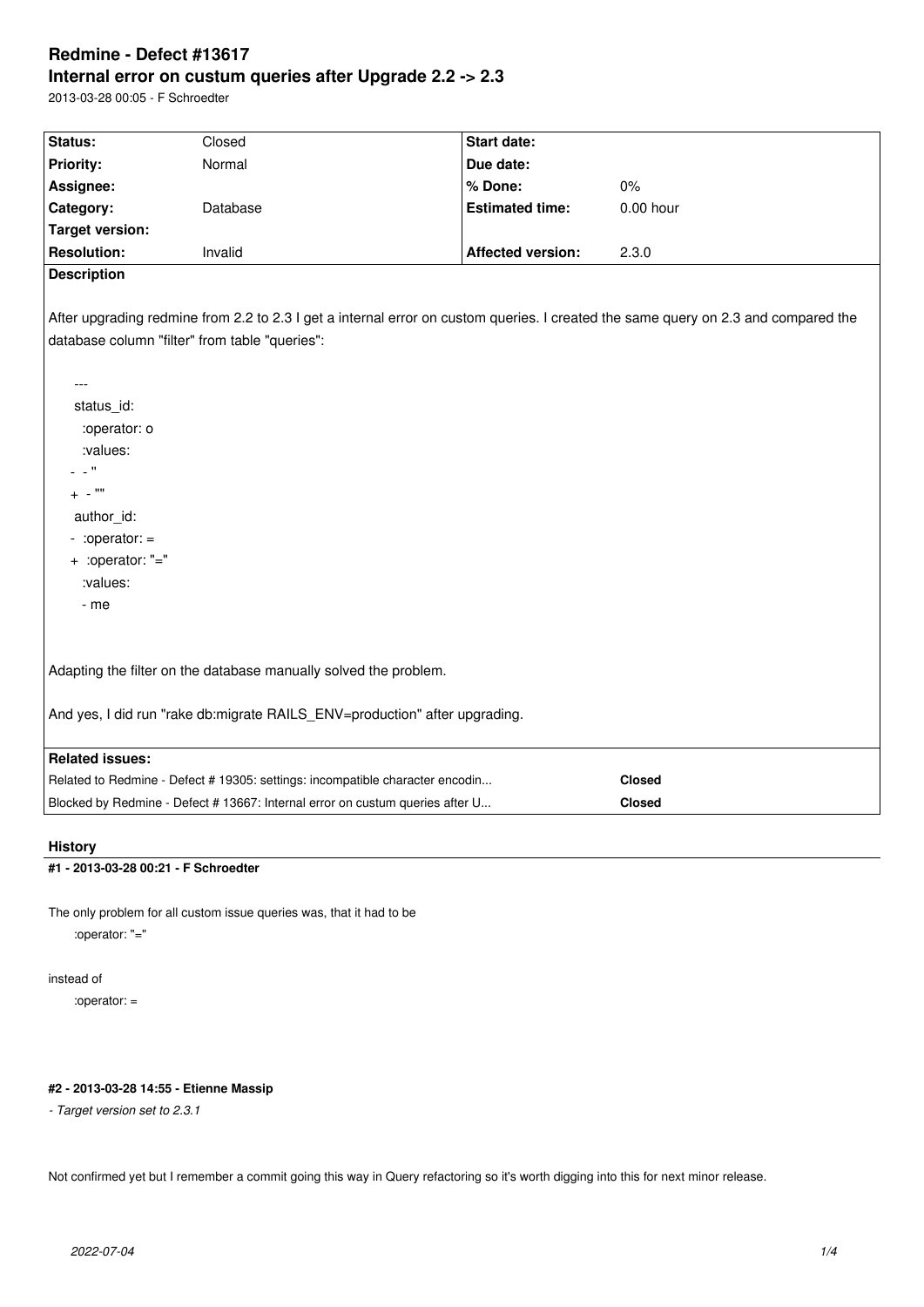#### **#3 - 2013-04-03 18:54 - Jean-Philippe Lang**

I don't think it's related to the Query refactoring. Looks like an incompatibility in YAML parsing between ruby versions.

Did you upgrade your ruby while upgrading to 2.3? And could you post your stack trace and your ruby version(s) (see [[SubmittingBugs]])?

#### **#4 - 2013-04-03 19:10 - F Schroedter**

I used Redmine 2.2 also with Ruby 1.9.2

My configuration with Redmine 2.3 now:

Ruby version 1.9.2 (x86 64-linux) RubyGems version 1.8.24 Rack version 1.4 Rails version 3.2.13 Active Record version 3.2.13 Action Pack version 3.2.13 Active Resource version 3.2.13 Action Mailer version 3.2.13 Active Support version 3.2.13

#### **#5 - 2013-04-03 19:40 - Etienne Massip**

Jean-Philippe Lang wrote:

*I don't think it's related to the Query refactoring. Looks like an incompatibility in YAML parsing between ruby versions.*

The commit I was thinking about was indeed more something like using "" instead of "=" as equality operator.

# **#6 - 2013-04-03 20:21 - F Schroedter**

What of these is the problem/unexpected behaviour?

- 1. Redmine 2.2 stores :operator: = instead of :operator: "=" in the database
- 2. In Redmine 2.3 occures an "internal error" when applying the filter with :operator: =

BTW, my Redmine 2.2 uses the rails version 3.2.11. Ruby and RubyGems version is the same.

I have Redmine 2.2 still on my server, so I can provide you with informations if needed.

#### **#7 - 2013-04-03 20:46 - Etienne Massip**

Could you try 2.3 with RoR 3.2.11? There has been some security fixes related to json and xml parsing in latest releases.

### **#8 - 2013-04-03 21:34 - F Schroedter**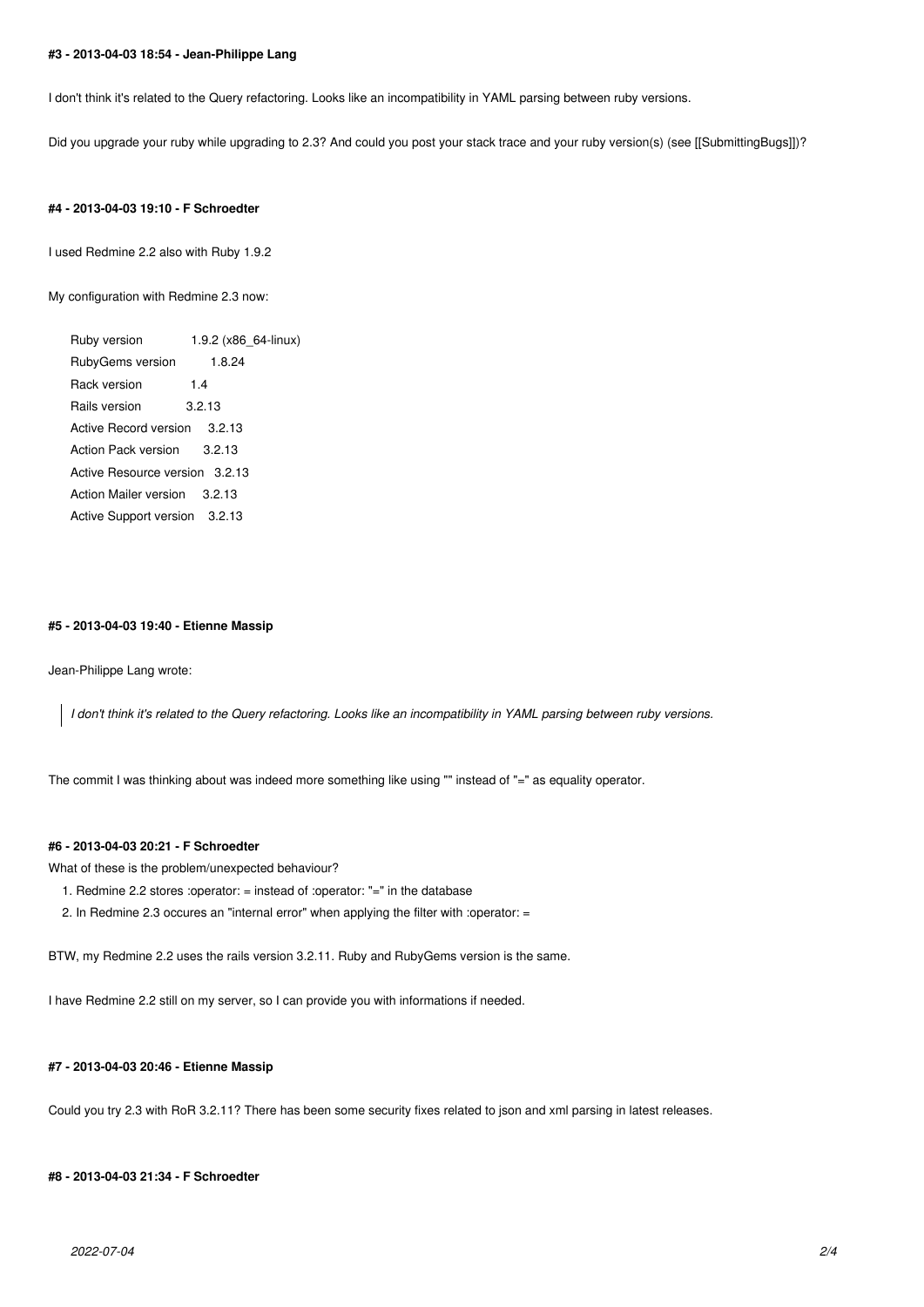#### **#9 - 2013-04-03 21:41 - F Schroedter**

My stack trace in Redmine 2.3 with a "bad" filter:

Started GET "/projects/myproject/issues?query\_id=9" for 95.113.249.160 at 2013-04-03 20:56:24 +0200 Processing by IssuesController#index as HTML Parameters: {"query\_id"=>"9", "project\_id"=>"myproject"} Current user: fschroedter (id=3) Completed 500 Internal Server Error in 117ms

RuntimeError (Unknown query operator #<Syck::DefaultKey:0x0000000c076348>): app/models/query.rb:724:in `sql\_for\_field' app/models/query.rb:544:in `block in statement' app/models/query.rb:512:in `each\_key' app/models/query.rb:512:in `statement' app/models/issue\_query.rb:230:in `issue\_count' app/controllers/issues\_controller.rb:73:in `index'

#### **#10 - 2013-04-07 13:11 - Filou Centrinov**

I tested with Redmine 2.3 where  $\qquad$  :operator: = is stored. It works when requesting the filter.

Ruby version 1.9.3 (i386-mingw32) RubyGems version 2.0.2 Rack version 1.4 Rails version 3.2.13

#### **#11 - 2013-04-13 13:20 - Filou Centrinov**

Category: Database

# **#12 - 2013-04-13 13:30 - Toshi MARUYAMA**

*- Category changed from Issues to Database*

### **#13 - 2013-05-01 15:19 - Jean-Philippe Lang**

*- Target version changed from 2.3.1 to Candidate for next major release*

Redmine is not responsible for storing these serialized values, Rails and YAML.dump are. So I don't have any ideas on how to fix this in Redmine. I personnaly did not experience this problem after upgrading to 2.3.